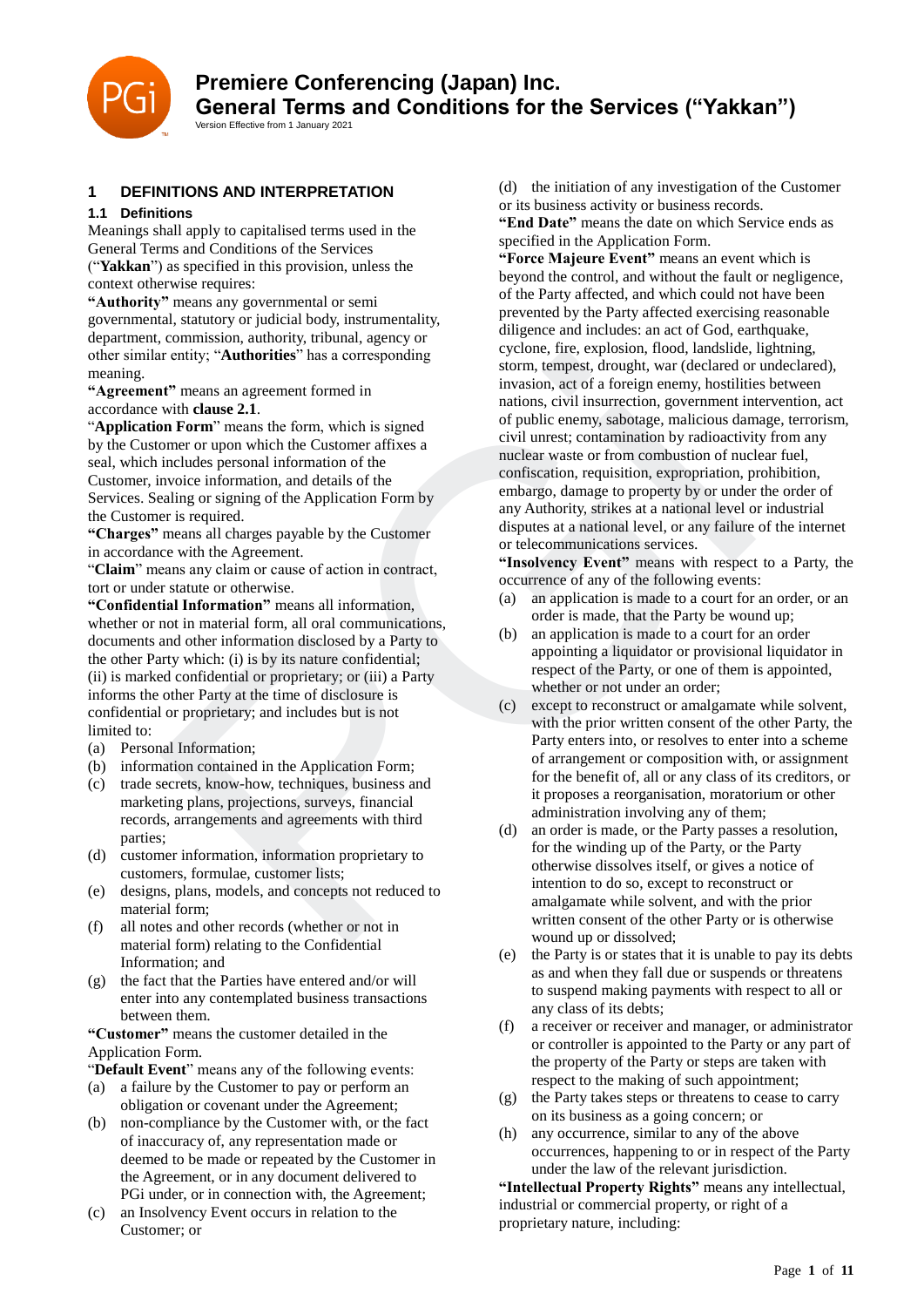

- (a) any patent, trade mark, service mark or design;
- (b) any copyright or work of authorship;
- (c) any business, trade or commercial name or designation, brand name, internet website or domain name;
- (d) any other industrial or commercial right derived from intellectual knowledge or activity of any industrial, scientific, literary or artistic nature or description, whether relating to any manufactured or natural service or otherwise;
- (e) any licence or other right to use or grant the user, or to become the registered proprietor or user of, any previous item, whether registered or unregistered or recorded or unrecorded, stored or incorporated in any medium of any nature or description.

**"Interest Rate"** means the interest rate of 14.5%. **"Law"** means the common law and requirements of all statutes, rules, ordinances, codes, industry and professional standards, regulations, proclamations and by-laws or consents issued by an Authority, present and future.

**"Liability"** means charges, claims, payments, actions, judgments, damages, losses (including any special, indirect or consequential loss or damage), costs, fees, expenses, liabilities and obligations.

**"Minimum Charge"** means the minimum monthly amount payable by the Customer.

**"Minimum Charge Period"** means the period specified in the Supplier Agreement.

**"Monthly Subscription Charges"** means the minimum monthly amount payable by the Customer.

**"Parties"** means Customer and PGi, and "**Party**" means one of them.

**"Personal Information"** has the same meaning given to it by the Privacy Act.

**"PGi**" means Premiere Conferencing Japan Inc, trading as Premiere Global Services.

**"Privacy Act"** means the *Personal Information Protection Act (2003, No.57)*.

**"Services"** means those services to be provided by PGi

as specified in the Agreement.

**"Start Date"** means the later of the date specified and the date upon which PGi commences the provision of the Services to the Customer in accordance with the Agreement.

**"Subscription Plan"** means a fixed term plan which relates to the Services as specified in the Supplier Agreement.

**"Subscription Period"** means period during which the Subscription Plan shall be applicable as specified in the Agreement.

**"Supplier Agreement"** means an agreement in writing between the Parties which varies the terms and conditions of the Yakkan.

"Tax" means any value added tax, consumption tax, gross receipts tax, or any other tax, charge or impost of a similar nature payable in respect of good and/or services supplier, consumed or otherwise in connection with the Agreement.

### "**Telecommunications Business Law**" means the

*Telecommunications Business Law (1984, No.86)* **"Usage Charge"** means those charges payable by the Customer on account of use / consumption of the Services determined on a usage basis in accordance with the Agreement.

"**Yakkan**" means this General Terms and Conditions for the Services which specify the terms for the supply and use of the Services.

#### **1.2 Interpretation**

In the Agreement, headings and terms appearing in bold typeface are for convenience only and do not affect the interpretation of the Agreement and, unless the context otherwise requires

- (a) words importing the singular include the plural and vice versa;
- (b) words importing a gender include any gender;
- (c) other parts of speech and grammatical forms of a word or phrase defined in the Agreement have a corresponding meaning;
- (d) an expression importing a natural person includes any company, partnership, joint venture, association, corporation or other body corporate and any Authority;
- (e) a reference to "Yen" or "¥" is to an amount in Japanese currency.
- (f) a reference to a statute, regulation, proclamation, ordinance or by-law includes all statutes, regulations, proclamations, ordinances or by-laws amending, consolidating or replacing it, whether passed by the same or another Authority with legal power to do so, and a reference to a statute includes all regulations, proclamations, ordinances and by-laws issued under that statute; us in wheher registered or unrecorded, siored or unrecorded, siored or incorporated or<br>
edium of any nature or description.<br>
Edium of any nature or description.<br>
Edium of any nature or description.<br>
Sec, cordinance, codes,
	- (g) a reference to a party to a document includes that party's successors and permitted assigns;
	- (h) the terms "including", "for example", "such as" and similar terms do not imply any limitations;
	- (i) no provision of the Agreement shall be construed adversely to a Party solely on the ground that the Party was responsible for the preparation of that provision;
	- (j) where the day on or by which any thing is to be done is not a business day, that thing must be done on or by the next business day.

## **2. AGREEMENT AND TERM**

## **2.1 Formation of Agreement**

An Agreement is formed between the Parties either by:

- (a) Customer submitting an Application Form to PGi confirming acceptance of the terms of the Yakkan, Then the Agreement comprises the Application Form and the Yakkan; or
- (b) Customer submitting an Application Form to PGi and the terms of the Yakkan are amended by the Parties through the execution of a separate Supplier Agreement. Then the Agreement comprises the Application Form, the Yakkan and the Supplier Agreement.

## **2.2 Term**

Where the Application Form specifies: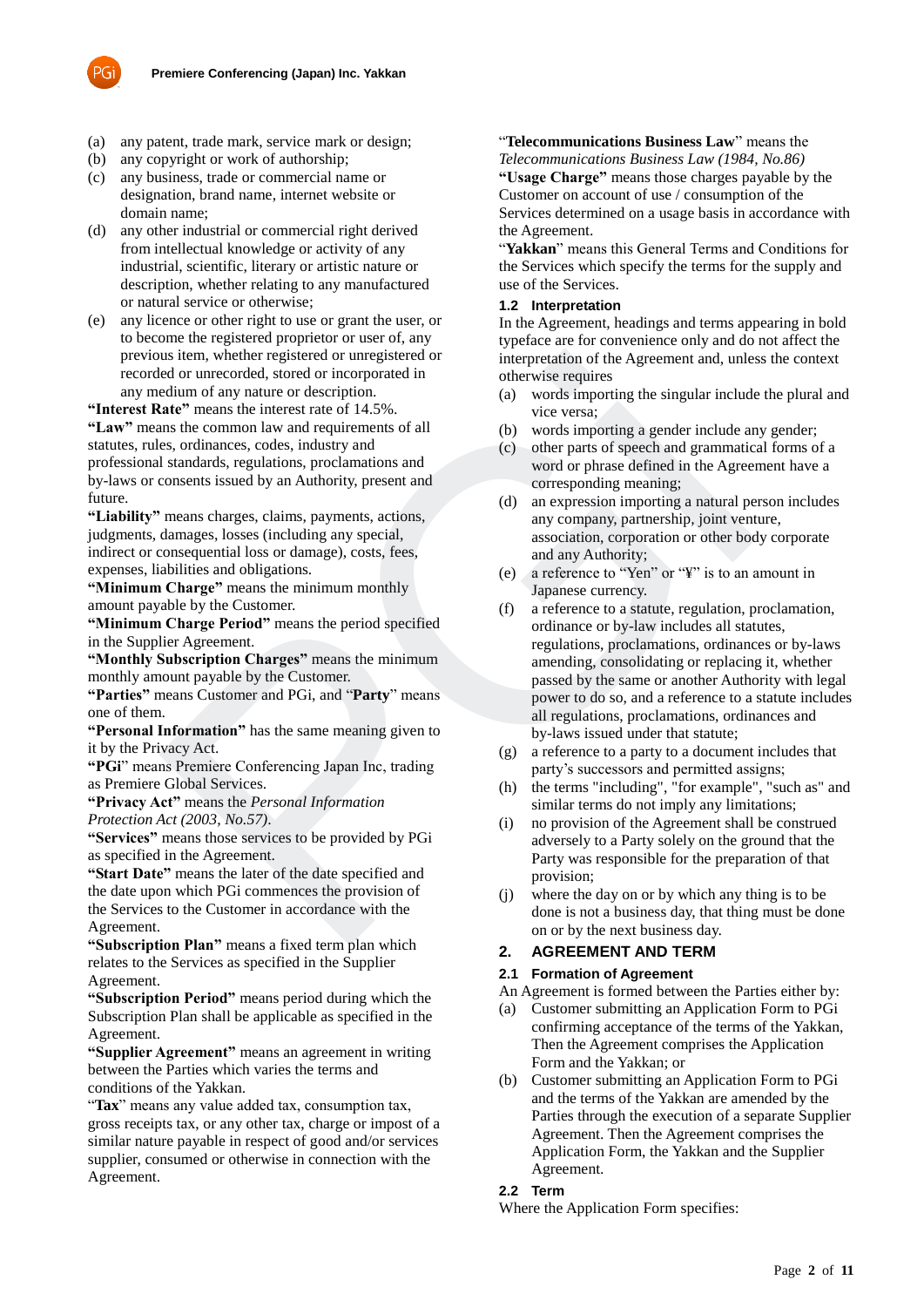

- (a) that the term of is fixed, the Agreement shall commence on the Start Date and shall run for the term. Thereafter, the Agreement shall automatically continue for a further 12 months' period on the same terms and conditions unless a Party notifies the other Party in writing at least 60 days prior to the expiry of the Agreement that it does not wish to renew it.
- (b) no fixed term then the Agreement shall commence on the Start Date and shall continue until terminated in accordance with **clause 20**.
- (c) that it is a Subscription Plan, the Agreement shall commence on the Start Date and shall continue for 12 or 24 months, as specified in the Agreement plus any bonus months as specified in **clause 8.6**.

### **3. PROVISION OF SERVICES**

In consideration for entry into the Agreement and payment of the Charges, PGi shall:

- (a) provide the Services to the Customer; and
- (b) grant the Customer a non-exclusive non-transferable right to use the Services on the terms and conditions of the Agreement.

# **4. USE OF SERVICES**

### **4.1 Responsibility for Use**

The Customer shall be solely responsible for the use, supervision, management and control of the Services. The Customer shall:

- (a) ensure that the Services are at all times:
	- (i) protected from misuse, interference, damage, destruction or any form of unauthorised use; and
- (ii) used in compliance with the Agreement; and (b) immediately notify PGi in the event of
- unauthorised use, or suspected unauthorised use.

### **4.2 Restrictions on Use**

Without limitation to any other provision, the Customer must not (nor cause or permit a third party to):

- (a) use the Services or related documentation in combination by any means and in any form with other goods and services not contemplated by the Agreement or approved by PGi;
- (b) use the Services related documentation in a manner or for a purpose which is:
	- (i) not reasonably contemplated or not authorised by PGi; or
	- (ii) improper, immoral or fraudulent;
	- (iii) infringes any person's Intellectual Property Rights; or
	- (iv) restricts or interferes with the provision of the Services by PGi to any other customers or users.
- (c) modify or alter the Services or related documentation without the prior written consent of PGi;
- (d) reverse assemble or reverse compile the whole or any part of the Services; or
- (e) enter into any transaction, including but not limited to resale, relating to the Services or related documentation with a party other than PGi, without PGi's prior written consent.

### **4.3 Obligations as to Content**

- (a) The Customer must not, and shall ensure that its employees, contractors and agents do not, use the Services to send or make available information or data which is:
	- (i) indecent, obscene, pornographic, offensive, racist, menacing, illegal or confidential;
	- (ii) defamatory or abusive; or
	- (iii) misleading and/or deceptive.
- (b) The Customer warrants and covenants to ensure that any information and data provided, including but not limited to Personal Information, owned or used by the Customer in association with the Services is:
	- (i) accurate and has been collected and used in compliance with all relevant Laws including without limitation the Privacy Act; and
	- (ii) used with the consent, and in compliance with, the directions of any third party that holds copyright or any other Intellectual Property Rights in any of that information and data, as may be applicable.
- (c) PGi may at any time refuse to forward any information or data that it reasonably believes does not comply with this clause, and shall not be liable for so doing.

### **4.4 Terms for Providing Promotional Offer / Free Trial Offer**

If the Customer use Services pursuant to a promotional offer granting free Services and/or a free trial for Services, which may include without limitation the waiver of certain fees and/or other charges as defined by a particular promotional offer ("Free Services"), the Customer will receive use of the Free Services solely for a limited period of time and all use of all Free Services shall be subject to the terms herein and any and all other restrictions, limitations and conditions identified or communicated to the Customer with the specific Free Services offer, including without limitation, the Customer is and will remain liable for all charges not otherwise designated as specifically and expressly waived pursuant to the applicable promotional offer. Notwithstanding any other provision in this Agreement, all Free Services are provided solely as an accommodation to the Customer, and PGi reserves the right, at all times and in its sole discretion, to terminate or modify any Free Services at any time without notice, including without limitation for any abuse of the Free Services and/or the Customer's failure to pay fees and charges not otherwise designated as specifically and expressly waived pursuant to the applicable promotional offer. ence on the Start Date and shall continue for the Street<br>
24 months, as specified in the Agreement plus<br>
24 months, as specified in the Agreement plus<br>
24 months as specified in clause 8.6.<br>
(i) accurate and has been colle

## **5. CHARGES**

#### **5.1 Invoice**

**(a) Invoice:** PGi shall provide the Customer with an electronic invoice each month on account of the Charges payable by the Customer.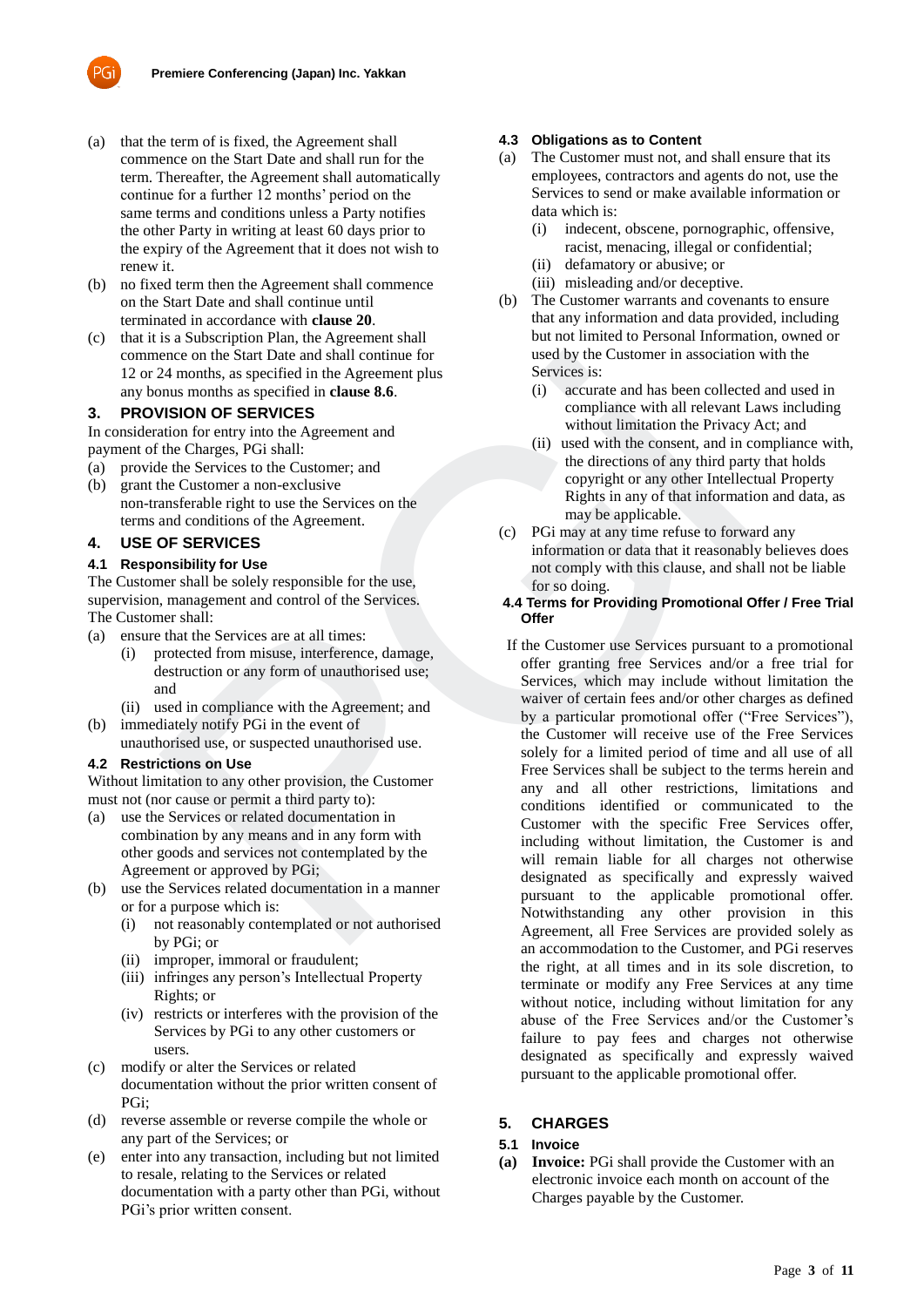

"Ginko-gata Round Mode": When applying the consumption tax rate to the fee (excluding tax amount) and the first decimal place is 5, and further if the integral figure is odd number the figure shall be rounded up. If the integral figure is even number on the above case the figure shall be rounded down. If the first decimal place is other than 5, the figure shall be rounded off to the integral figure.

**(c) Invoice Amount**: The invoice amount shall be calculated on a Client ID basis and specified on the invoice. Individual invoices on a per-passcode basis are not available to the Customer.

### **5.2 Payment**

- (a) The Customer shall pay the Charges to PGi within thirty (30) days of the date of the invoice.
- (b) Where the Customer requires a paper invoices, a surcharge will apply.
- (c) Where a Customer's monthly invoice charge is less than ¥2500, a minimum invoice charge of this amount will apply. Should there be no activity on the Customer's account in that month, then no invoice or charge will apply.
- (d) The bank charge for the transfer shall be borne by the Customer.

### **5.3 Late Payment**

- (a) Without prejudice to any other remedies PGi may have under the Agreement or otherwise, if the Customer fails to pay any Charges by the due date PGi may, without notice to the Customer, charge interest at the Interest Rate on the outstanding Charges or any other monies due and unpaid by the Customer, until such time as the Customer has paid, in full, the outstanding amount and any interest accrued on the outstanding amount, and the Customer shall pay to PGi on demand any reasonable costs incurred by PGi in relation to collection of any amounts owing, including any legal costs incurred by PGi, on a full indemnity basis. and on a Client ID basis and specified on the<br>
adisom and client ID basis and specified on the<br>
taxe Changes or invoices we<br>
are cultural invoices on a per-puscode basis<br>
star and the culture.<br>
Starting at the culture tran
- (b) Where a Customer exceeds the contractual payment terms, a late payment fee may apply.
- (c) Where a Customer unduly exceeds the contractual payment terms, the Services may be suspended. Should this occur, and the Customer wishes to continue to use the Service, then a reconnection fee will be charged to the next monthly invoice.

# **5.4 Disputes**

- (a) The Customer must make full payment of all Charges in accordance with **clause 5.2** notwithstanding any dispute as to the amount stated on any invoice.
- (b) The Customer shall notify PGi in writing of any dispute with respect to the whole or any portion of the amount claimed in an invoice submitted by PGi. Such notice must be given within 7 days of receipt of the relevant invoice.
- (c) If it is determined by PGi, acting reasonably, that some or all of the amount in dispute ought not to have been paid by the Customer, PGi shall credit that amount towards the payment of the next invoice issued by PGi in accordance with **clause 5.1** or where there is to be no further invoice issued by PGi, PGi shall reimburse to the Customer the relevant amount.
- (d) Customer must notify PGi of any charge disputed in good faith, with supporting documentation, in accordance with **clause 5.4(b)**, or Customer shall be deemed to agree to such charges and no adjustments to charges or invoices will be made.

### **5.5 Rate Changes**

Standard rates which are specified in the Yakkan are subject to change at any time upon PGi giving no less than thirty (30) days' prior written notice to Customer. Customer agrees that such notice may be included in a PGi invoice.

### **6. STANDARD BASIS**

- 6.1 Where it is specified in the Application Form that the Usage Charges payable by the Customer are to be determined on a usage basis, then the Customer must pay all costs incurred in relation to the Services as set out in the Agreement.
- 6.2 The usage basis means pay per minute basis and the minutes of the call duration will be measured by metering actual length of call on an active line plus additional time for data processing.
- 6.3 Call duration will be rounded up to the nearest whole minute.

# **7. MINIMUM CHARGE BASIS**

- 7.1 This **clause 7** applies where it is specified in the Supplier Agreement that the Usage Charges payable by the Customer are based on a Minimum Charge.
- 7.2 The Customer must pay to PGi the Usage Charges. During the term of the Agreement, where the Usage Charges are less than the Minimum Charge, PGi shall invoice the Customer the Minimum Charge amount and Customer agrees that it is liable to pay that amount.
- 7.3 If the Agreement is terminated prior to the expiry of the Minimum Charge Period the Customer must pay to PGi the Minimum Charge that would be payable by the Customer to PGi for the remainder of the Minimum Charge Period or for the period from the date upon which the Agreement is terminated up to and including the End Date (whichever is the later).

## **8. SUBSCRIPTION PLAN**

8.1 This **clause 8** applies where it is specified in the Supplier Agreement that the Usage Charges payable by the Customer based on a Subscription Plan.

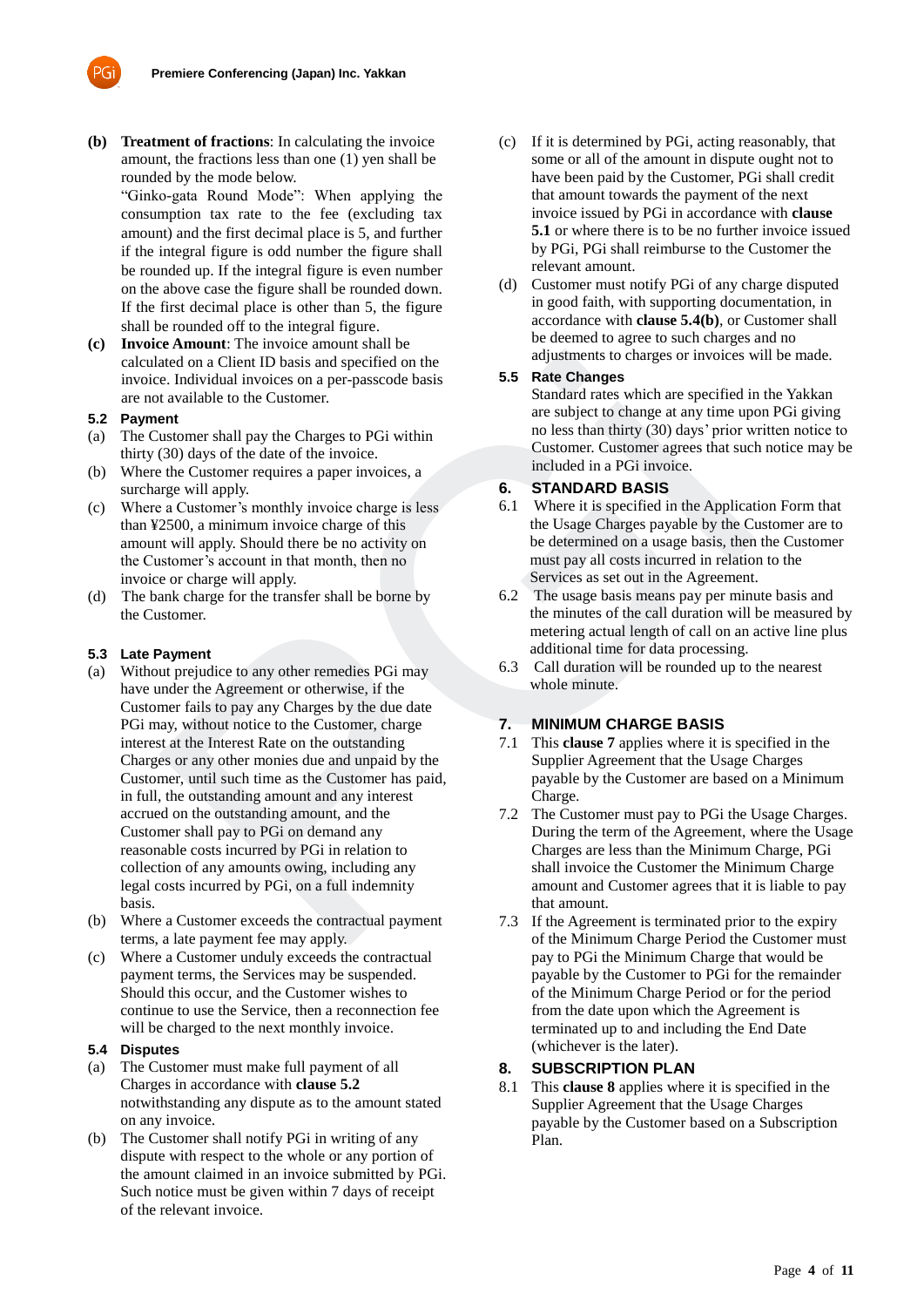

- 8.2 The Customer must pay to PGi the Monthly Subscription Charge in accordance with **clause 5**. All Subscription Charges are prepaid and non-refundable, and audio minutes not included in subscription plans are billed in arrears.
- 8.3 If at the end of each month it is determined by PGi that the Customer has utilised the Services in excess of or in addition to the Services included in the Subscription Plan, then the Customer shall pay to PGi all Usage Charges incurred.
- 8.4 If at the end of the month it is determined by PGi that the Customer has not used the Services in an amount less than or equal to the Services included in the Subscription Plan, the balance of the Services shall not be carried forward to the next month and the Customer shall forfeit those Services and shall not be entitled to any refund of any part of the Monthly Subscription Charge.
- 8.5 If the Agreement is terminated prior to the expiry of the Subscription Period the Customer must pay to PGi the Monthly Subscription Charges that would otherwise have been payable by the Customer to PGi for the remainder of the Subscription Period.
- 8.6 Pricing Offer shall be valid 60 days and PGi reserves the right to revise the price of the estimate after that date.

## **9. UPGRADES**

- 9.1 If the Customer is on a Subscription Plan and in the opinion of PGi is of good standing, the Customer may request to upgrade its plan, at no additional fee, by sending a written notice to PGi no less than ninety (90) days prior to the expiry date.
- 9.2 The Customer cannot downgrade its plan during the term of the Subscription Plan.

## **10. COMPLIANCE WITH LAW**

## **10.1 General**

The Customer shall only use the Services in compliance with all relevant Laws.

## **10.2 Failure to Comply**

Without limitation to any other rights and remedies available to PGi, PGi reserves the right to suspend the provision of Services, terminate the Agreement or take any such other appropriate action against the Customer in the event that PGi becomes aware that the Customer has used or permitted the use of the Services in contravention of any Law.

## **11. SUSPENSION OF SERVICES**

#### **11.1 Without Notice**

PGi may, at any time without notice to the Customer suspend all or any part of the Services to:

- (a) rectify unforeseen defects or failures with the Services which, in PGi opinion, require urgent or immediate attention;
- (b) comply with any Law or direction of any Authority;

### **11.2 With Notice**

PGi may at any time upon providing the Customer with reasonable notice suspend all or any part of the Services to carry out upgrades or maintenance, or to repair the Services.

### **11.3 Limitation of Service Time**

PGi may either limit the duration of the Service or the Service itself in certain specified areas when the Service is likely to result in congestion for other customers.

### **12. INTELLECTUAL PROPERTY 12.1 Intellectual Property Rights**

The Services provided under this Agreement and all associated intellectual and proprietary rights are the sole property of PGi and/or its affiliates or suppliers, and except as required for use of the Services, Customer has no right or license to use any of the trademarks or trade names owned by, licensed to or associated with PGi (the "PGi Marks") during the term of this Agreement without express written consent from PGi. Despite prior approval, Customer will immediately cease and desist using the PGi Marks upon notice from PGi or upon termination of this Agreement for any reason. Any use by Customer of the PGi Marks other than as described above will constitute a breach of this Agreement for which, in addition to any other remedies available at law or in equity, PGi may terminate this Agreement. It less than or equal to the Strvices include the state and the Structure in the Structure and the Customer shall not be earnied forward to the next and except of the state of the state of the state of the state of the sta

## **12.2 The Rights Granted to the Customer**

Customer is being granted a limited, non-exclusive, non-transferable, non-sublicensable revocable right to use Services, and any software associated with the Services. All other rights are reserved by PGi, and Customer agrees that it shall not remove, obscure or alter any proprietary rights notices (including copyright and trademark notices) which may be affixed to or contained within the Services.

#### **12.3 The Rights to Submissions**

As between PGi and Customer, PGi alone will own all rights, title and interest, including all related intellectual property, to any suggestions, ideas, feedback, improvements, recommendations or other information created, conceived, or reduced to practice, by Customer or on Customer's behalf.

#### **12.4 Responsibility for the Contents**

Customer warrants and represents that Customer is the owner or licensee of any content that Customer uploads, stores, records or otherwise transmits through the Services through internet, including but not limited to photographs, caricatures, illustrations, designs, icons, articles, text, audio clips, and video clips (collectively, "the Content"). Customer is solely responsible for the Content including making and keeping backup copies of the Content. Customer warrants and represents Customer will not publish, store, post, upload, record or otherwise transmit the Content that: (i) infringes any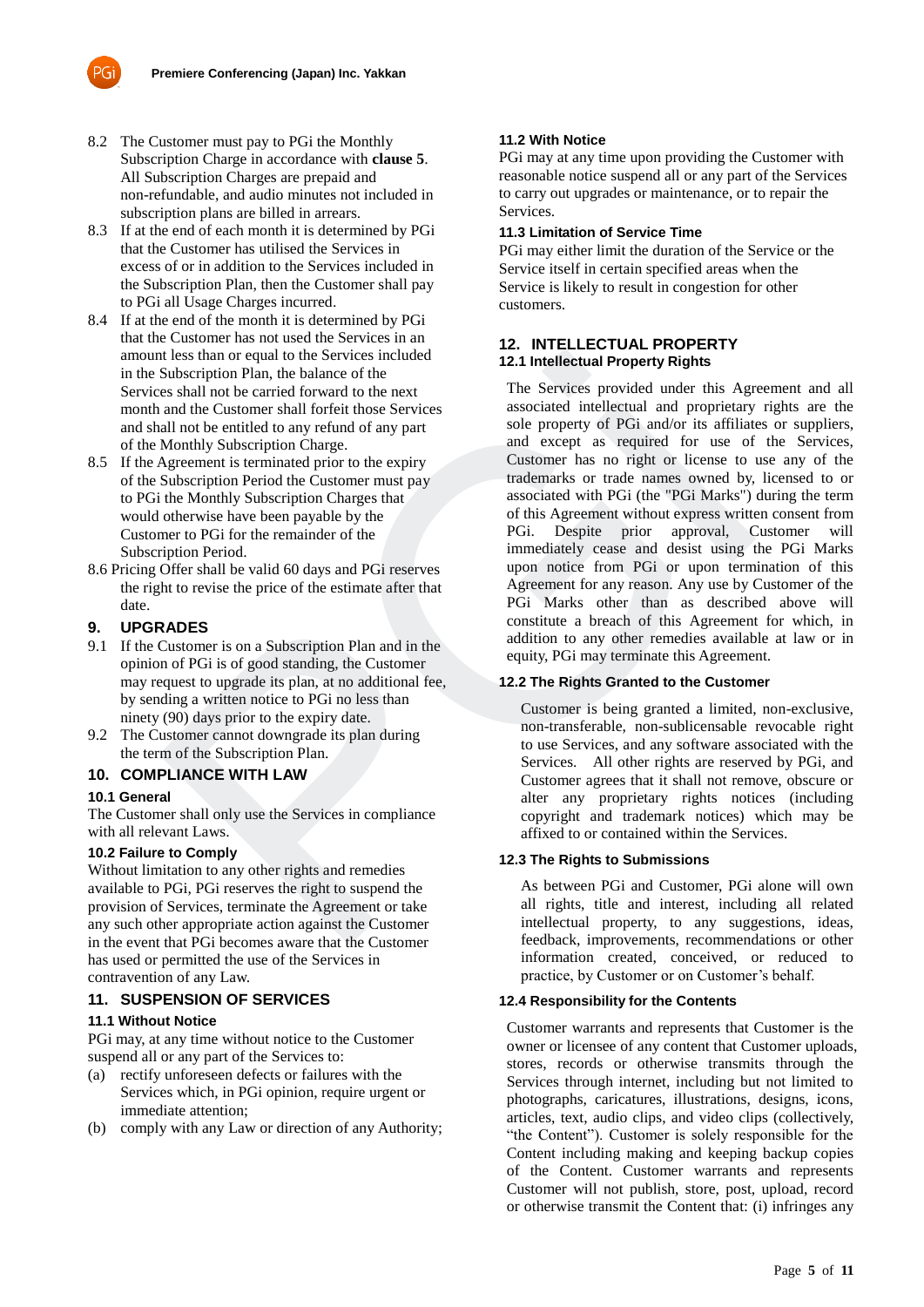

third party's copyright, patent, trademark, trade secret or other proprietary rights or rights of publicity or privacy; (ii) violates any law, statute, ordinance or regulation (including without limitation the laws and regulations governing export control, unfair competition, anti-discrimination or false advertising); (iii) is defamatory, trade libelous, unlawfully threatening or unlawfully harassing; (iv) is profane, indecent, obscene, harmful to minors or child pornographic; (v) contains any viruses, Trojan horses, worms, time bombs, cancelbots, corrupted files or other computer programming routines that are intended to damage, detrimentally interfere with, surreptitiously intercept or expropriate any system, data or personal information or property of another; or (vi) is materially false, misleading or inaccurate.

### **12.5 Prohibited Acts**

Customer shall not knowingly, wilfully or recklessly: (1) use the Services through internet in connection with chain letters, junk mail, surveys, contests, pyramid schemes, spamming or any duplicative or unsolicited messages, or any use of distribution lists to any person who has not given specific permission to be included in such a process (commercial or otherwise); (2) harvest or otherwise collect information about others, including e-mail addresses, without their consent; (3) use, download or otherwise copy, or provide (whether or not for a fee) to a person or entity that is not a user of the Services any directory of other users or usage information or any portion thereof other than in the context of Customer's use of the Services; (4) knowingly interfere with or disrupt networks connected to the Services or violate the regulations, policies or procedures of such networks; (5) attempt to gain unauthorised access to the Services, other accounts, computer systems or networks connected to the Services, through password mining or any other means; or (6) use the Services for illegal purposes (including without limitation, gambling or betting). PGi or its suppliers may, at their discretion and upon reasonable belief, take any reasonable action they deem necessary, if Customer's conduct fails to conform with this Agreement or which may create liability for PGi. derimentally interfere with, surreptionally increases to the Services with an experimental into apply to any Control or property of another, or (vi) is materially (a) is in or cones into the public domain of property of a

#### **13. CONFIDENTIAL INFORMATION**

#### **13.1 Confidentiality**

Where a Party ("**Recipient**") receives Confidential Information from the other Party ("**Discloser**") during the term, and after termination or expiration of the Agreement, the Recipient shall keep that information confidential and shall:

- (a) not publish or disclose the Confidential Information to any person except as permitted under the Agreement or with the prior written consent of the other Party;
- (b) not use the Confidential Information for any purpose, except where strictly necessary for the performance of its liability under the Agreement.

#### **13.2 Permitted Disclosure**

- (a) The Recipient may disclose Confidential Information on a confidential basis to any officer or employee of that Party to the extent it is reasonably necessary for the performance of its obligations under the Agreement.
- (b) The Recipient shall ensure that each officer or employee that receives Confidential Information pursuant to **clause 13.2(a)** is informed of, and shall comply with, the confidentiality obligations of the Recipient under the Agreement.

#### **13.3 Permitted Exemptions**

This provision shall not apply to any Confidential Information which:

- (a) is in or comes into the public domain, other than through a breach by the Recipient of an obligation of confidentiality under the Agreement;
- (b) can be shown by the Recipient to have been known to the Recipient before being disclosed to it by the Discloser;
- (c) subsequently comes lawfully into the possession of the Recipient from a third party;
- (d) is required by compulsion of Law to be disclosed to a third party; or
- (e) is disclosed to a Party's legal advisers in the course of obtaining legal advice.

### **14. SUB-CONTRACTORS**

PGi may sub-contract the provision of all or any part of the Services without the prior approval of the Customer.

#### **15. TAX**

- (a) All amounts payable under the Agreement or any other agreement or document entered into between the parties are Tax exclusive amounts. The Customer must in addition to the stated amounts pay Tax on such amounts.
- (b) PGi must give to the Customer a tax invoice in accordance with any applicable Law.

## **16. WARRANTIES**

#### **16.1 Warranties**

The Customer represents and warrants that:

- (a) it has the power to enter into and perform its obligations under the Agreement and to carry out the transactions contemplated by it and to carry on its business as contemplated in the Agreement;
- (b) it has taken all necessary steps, including any corporate action necessary in the event that it is a corporation, to authorise its entry into and performance of all of its obligations under the Agreement and to carry out the transactions contemplated by the Agreement;
- (c) the execution and performance by it of the Agreement and each transaction contemplated by the Agreement does not and shall not in any respect violate the provisions of:
	- (i) any statute, decree, rule or regulation or any determination, order or award of any court Authority binding on it;
	- (ii) its constitution or other constituent documents;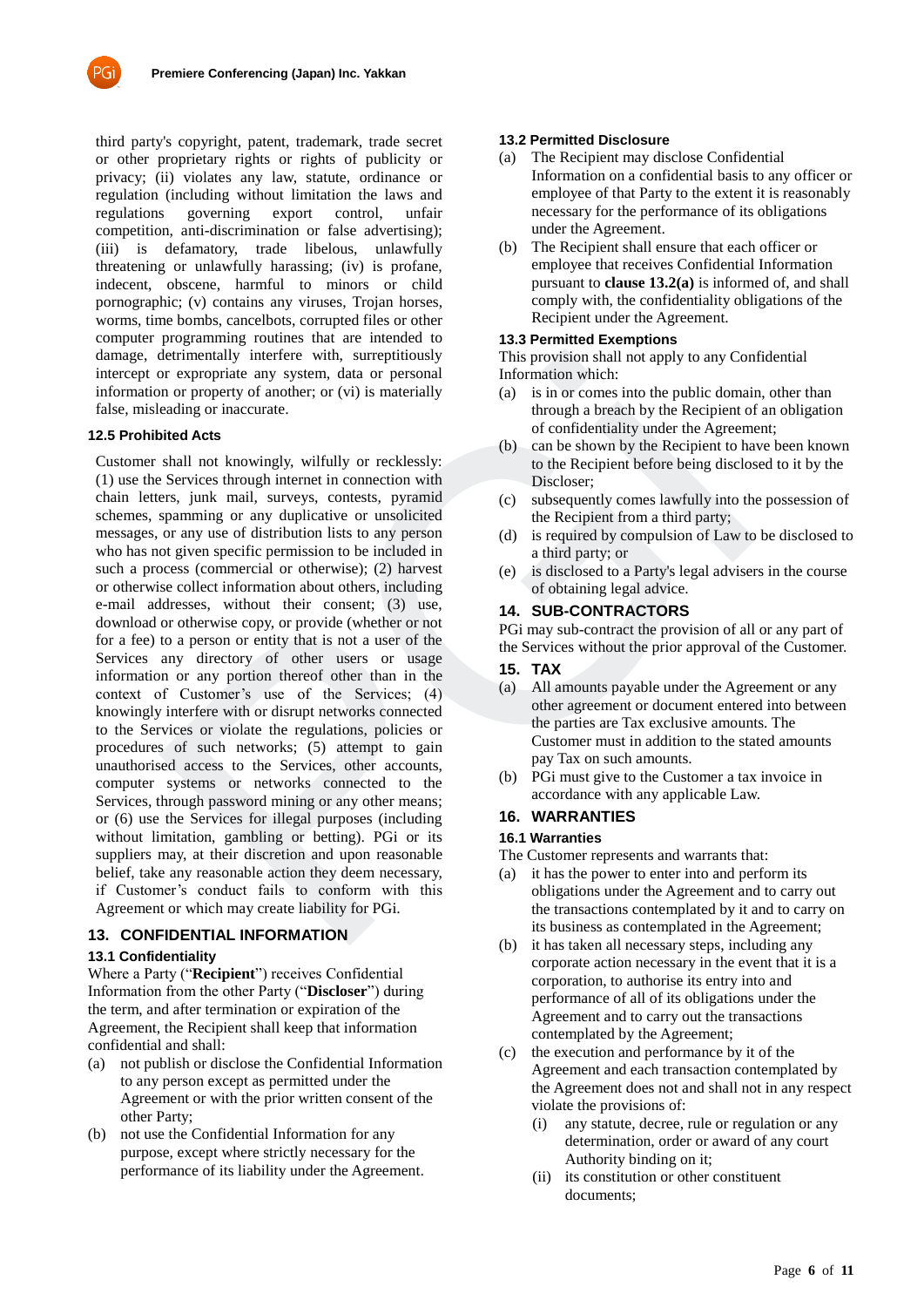

- (iii) any other document or agreement which is binding on it or its assets;
- (d) it is not knowingly in default or difficulty under any deed, agreement, financial commitment or other document or obligation which is reasonably likely to adversely affect the ability of the Party to comply with its obligations under the Agreement;
- (e) so far as it is aware, it is in full and ongoing compliance with all companies and securities legislation and regulations and all other legislation and regulations to which the Party may at any time and from time to time be subject;
- (f) no Insolvency Event has occurred and is continuing in relation to it; and
- (g) no litigation or administrative or other proceedings before or of any Authority have, to its knowledge, been initiated or threatened against it or any of its assets which would or might have a materially adverse effect upon its business, assets or financial condition.

### **16.2 Reliance on Warranties**

The Customer acknowledges that PGi has entered into the Agreement in reliance upon the warranties in this clause. For the avoidance of doubt, a breach of any of the warranties set out in this clause shall be a material breach of the Agreement.

## **17. INDEMNITIES AND RELEASES**

#### **17.1 Indemnities**

The Customer indemnifies and must keep indemnified PGi from and against all Claims and Liabilities sustained, recovered or made against PGi or its servants, contractors or agents in connection with:

- (a) any breach of the Agreement by the Customer;
- (b) any act, omission, negligence or default caused or contributed to by the Customer, including but not limited to any damage to person or property; and
- (c) any Liability in consequence of, or resulting directly or indirectly out of, the supply, the performance or the use of the Services by the Customer.

#### **17.2 Release**

The Customer agrees to use the Services at its own risk. The Customer hereby releases to the fullest extent permitted by Law, PGi and its employees, subcontractors and agents, from all Claims and demands of every nature resulting from or in relation to:

- (a) any statement, representation, warranty, promise, undertaking or agreement in connection with the provision of the Services unless the same is specified in the Agreement;
- (b) any Liability by the Customer in consequence of, or resulting directly or indirectly out of, the supply, performance or the use of the Services by any third party except to the extent the Liability arises under an express obligation or a warranty in the Agreement;
- (c) any breach, default, fault or negligence of PGi in or in connection with the Agreement or otherwise except to the extent the Liability arises under an express obligation or a warranty in the Agreement
- (d) any loss of or interruption to data or computer time, loss due to any inaccuracy, alteration or erroneous transmission of data, unauthorised access to data processed or transmitted by, to or through the Services, software errors or the infringement of any Intellectual Property Rights of the Customer; or
- (e) suspension or termination of the Services in accordance with the terms of the Agreement or as otherwise directed by any Authority.

## **18. LIMITATION OF LIABILITY**

- (a) The Customer acknowledges that it has made its own assessment as to the condition, quality, value, suitability and fitness for the purpose of the Services and has placed no reliance in that assessment on any statement, conduct or representation by PGi in relation to those matters. Any condition or warranty which would otherwise be implied in the Agreement is hereby excluded.
- (b) Where legislation implies in the Agreement a condition or warranty, and that legislation voids or prohibits provisions in a contract from excluding or modifying the application or exercise of, or liability under, such condition or warranty, the condition or warranty shall be deemed to be included in the Agreement and the liability of PGi for a breach of such condition or warranty shall be limited, at its option, to one or more of the following: olvency Event has occurred and is continuing<br>
suitability and fitness for the purpose<br>
to to tit, and<br>
or of any Authority have, to its knowledge,<br>
sesessment on any statement, conducting the conduct of the trace dagatast
	- (i) in the case of supply of a product: (A) the replacement of the product or the
		- supply of equivalent product; (B) the cost of replacing the product or acquiring equivalent product; or
		- (C) the repair of the product or the payment of the cost of having the product repaired; and
	- (ii) in the case of services:
		- (A) the supply of the services again; or
		- (B) payment of the cost of having the services supplied again.

# **19. FORCE MAJEURE**

#### **19.1 Liability**

Each of PGi and the Customer shall not be liable to the other Party for any Liability incurred by that Party as a direct result of a Party failing or being prevented, hindered or delayed in the performance of its liability under the Agreement by reason of a Force Majeure Event.

#### **19.2 Notice of Delay**

The Party affected by a Force Majeure Event shall as soon as practicable notify the other Party in writing of any anticipated delay due to that Force Majeure Event and use reasonable efforts to perform its obligations under the Agreement.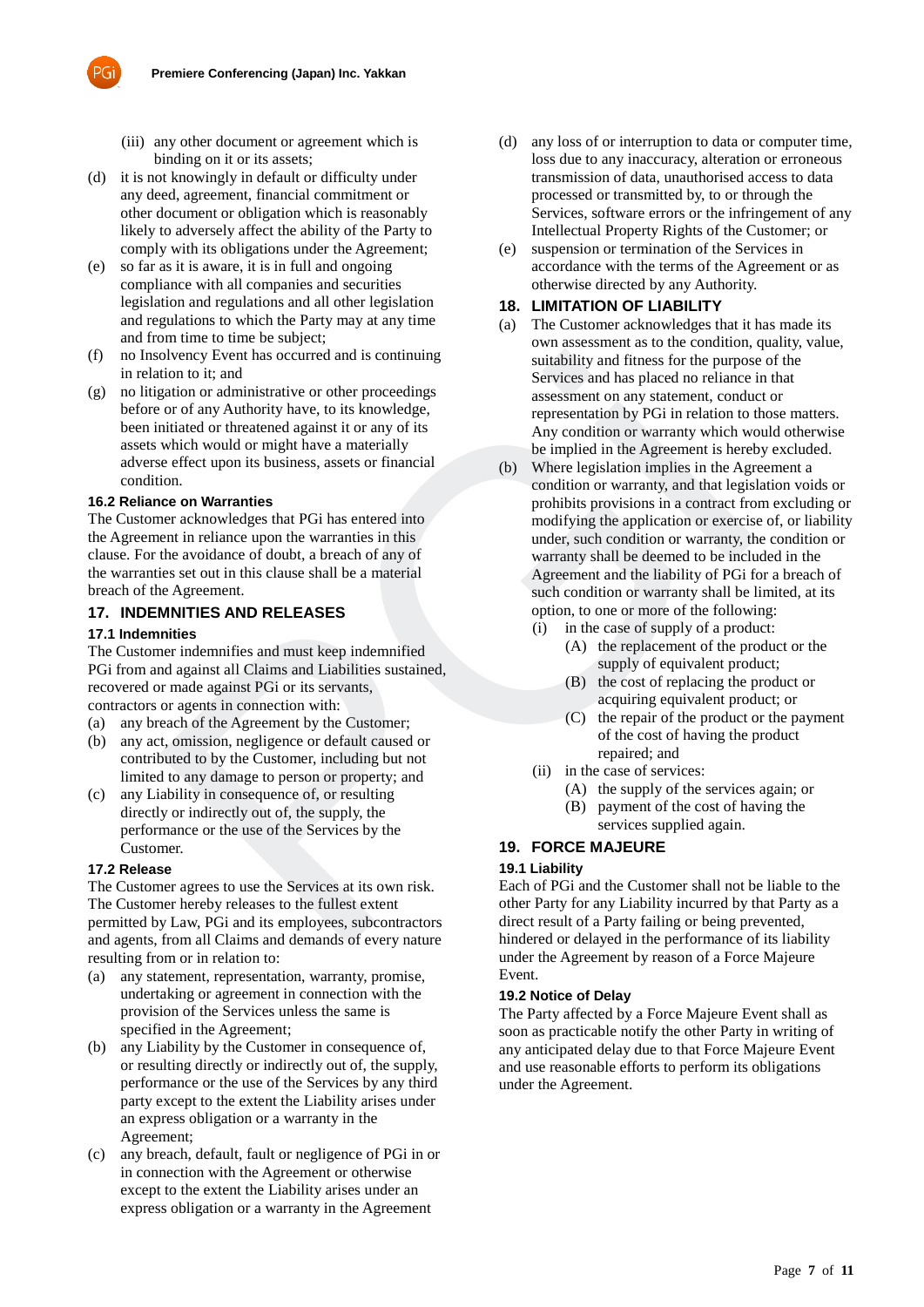

### **19.3 Limitation or Suspension of the Services**

PGi may limit or suspend the Service (including the suspension of the services to the specified area) in the event or likelihood of Force Majeure or any other cases of emergency as set out under the Article 8 of the Telecommunication Business Law.

### **19.4 Termination**

Either Party may terminate the Agreement immediately on providing written notice to the other Party, if delay due to a Force Majeure Event continues for a period in excess of 30 days from the date of notification.

### **20. DEFAULT AND TERMINATION**

#### **20.1 Consequences of Default**

If a Default Event occurs, PGi may, in its absolute discretion and without prejudice to any other rights that it may have, at any time prior to rectification of the Default Event, either:

- (a) require the Customer to immediately pay all amounts in relation to any Services which have been invoiced but remain unpaid; and/or
- (b) temporarily and indefinitely suspend the provision of Services; and/or
- (c) require the Customer to pay in advance before supplying any further Services to the Customer; and/or
- (d) confirm the Agreement as a binding Agreement and seek damages and/or any other remedies legally available to PGi; and/or
- (e) treat such Default Event as a repudiation of the Agreement by the Customer and accept the Customer's repudiation, terminate the Agreement and recover from the Customer any amount payable under **clause 20.3**.

#### **20.2 Termination by Notice**

Subject to **clause 20.3**, the Agreement may be terminated by either Party upon giving the other Party not less than 60 days' notice in writing.

#### **20.3 Obligations on Termination**

- (a) Upon expiration or termination of the Agreement, the Customer must pay to PGi any and all amounts due and payable to PGi under the Agreement, including but not limited to any amount due and payable under **clauses 7.3** and **8.5**;
- (b) Within 30 days following termination of the Agreement PGi shall reconcile all accounts and return to the Customer any Confidential Information of the Customer which is in the possession of PGi.

#### **21. PERSONAL INFORMATION**

Each Party agrees to comply with its obligations under the Privacy Act regarding the collection, storage, use and disclosure of Personal Information.

# **22. NAMES AND MARKS**

PGi may from time to time request the Customer to grant rights to PGi for a non-exclusive royalty free license to use any company name, business name or trade mark of the Customer, whether registered or unregistered, and to identify the Customer as a customer of PGi for the purposes of providing the Services and in connection with a marketing, advertising or promotion or PGi or the services provided by PGi. The Customer may at its discretion grant the rights to a request in writing.

### **23. ASSIGNMENT**

- (a) The Customer shall not transfer any right or liability under the Agreement without the prior written consent of PGi, except where the Agreement provides otherwise.
- (b) PGi may without notice transfer any right or liability under the Agreement. Where required by PGi to affect the transfer of any such rights or liabilities, the Customer shall sign and enter into an agreement on substantially similar terms and conditions to the Agreement with the Party to which PGi transfers its rights and liabilities.

### **24. NOTICES**

- (a) Any notice to or by a Party under the Agreement shall be in writing and signed by the sender or any lawyer acting for that Party or, if a corporate Party, an authorised officer of the sender, including any director, secretary or person notified in that capacity by that corporate Party, or under the seal of or any power of attorney conferred by the sender. Curve Coreus, PGI may in its absolute<br>
Event occurs, PGI may in its absolute<br>
Event occurs, PGI may in its absolute<br>
Event occurs (and without prejudice to any other rights that<br>
and without prejudice to any other rights t
	- (b) Any notice may be served by delivery in person or by post or transmission by facsimile to the address or number of the recipient and shall be effective for the purposes of the Agreement upon delivery to the recipient or production to the sender of a facsimile transmittal confirmation report.

#### **25. GOVERNING LAW AND JURISDICTION**

- (a) The Agreement shall be governed by and construed under the law of Japan
- (b) In the case of any lawsuit, the Tokyo District Court shall have exclusive jurisdiction..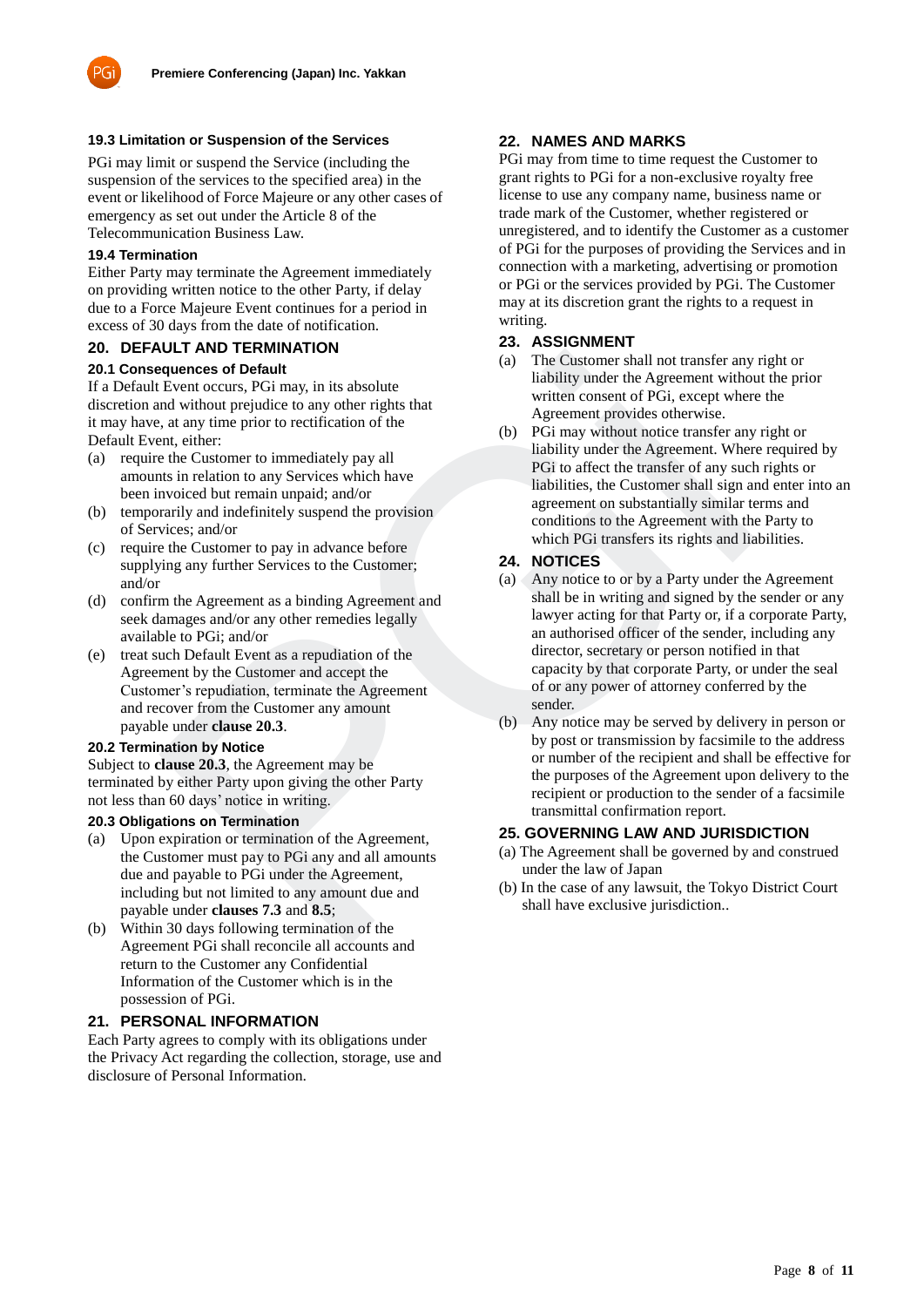## **26. GENERAL PROVISION**

### **26.1 Entire Agreement**

(a) The Agreement, including all Schedules attached hereto, constitutes the final, complete and entire agreement between the parties with respect to the subject matter hereof, and supersedes any previous proposals, negotiations, agreements or arrangements, whether verbal or written made between the parties with respect to such subject matter. There are no other verbal agreements, representations, warranties, undertakings or other agreements between the parties. If Customer requires use of a Customer-form purchase order in connection with any of the Services to be performed hereunder, Customer hereby acknowledges and agrees that to the extent such purchase order contains any pre-printed or other terms and conditions, such terms and conditions, whether in addition to or in conflict with the Agreement, shall have no effect whatsoever and the Agreement shall govern the relationship between PGi and Customer.

**26.2 Alteration of the Yakkan and the Order of Priority** (a) The Yakkan may be altered from time to time at the discretion of PGi. In such case, the revised terms and conditions of the Yakkan shall be applied as from the effective date. Customer shall be required to regularly review the PGi website at <http://jp.pgi.com/terms-of-service/>

- (b) The latest version of the Yakkan shall be notified on the PGi website or shall be sent by facsimile or electronic mail. Further, such delivery may be included in invoices sent to the Customer in accordance with **clause 5.1**.
- (c) An Agreement for specific services including pricing schedule may be executed by the Parties. In which case, if any differences in provisions arise between the Yakkan and the agreement for specified services, the latter shall supersede the Yakkan to the extent of the differences. Notwithstanding the above, as for the contents and terms of the services, in case where continuing the services on ex-contents and ex-terms basis is difficult due to business systems of PGi as well as the partners of PGi, the Yakkan shall supersede the agreement for specific services and Customer shall be bound by the terms of the Yakkan. se us of a Customer-form purchase order in<br>tion wind any of the Services to be suspension of the Agreement.<br>
Ecourier here the services to the extent such that the serve that all the serve of the serve of the courier of th

### **26.3 Further Assurance**

Each Party shall execute any document and perform any action necessary to give full effect to the Agreement, whether prior or subsequent to performance of the Agreement.

### **26.4 Waivers**

Any failure or delay by any Party to exercise any right under the Agreement shall not operate as a waiver and the single or partial exercise of any right by that Party shall not preclude any other or further exercise of that or any other right by that Party.

### **26.5 Remedies**

The rights of a Party under the Agreement are cumulative and not exclusive of any rights provided by Law.

### **26.6 Severability**

Any provision of the Agreement which is invalid in any jurisdiction shall be invalid in that jurisdiction to that extent, without invalidating or affecting the remaining provisions of the Agreement or the validity of that provision in any other jurisdiction.

### **26.7 Survival of Terms**

Clauses 12, 13, 16, 17, 18, 20.3, 21, 25 and 26 shall survive cancellation, termination, expiration or suspension of the Agreement.

# **27. USER ACCOUNT AND USER ACCESS SECURITY POLICY**

### **27.1 Inactive accounts**

PGi reserves the right to cancel or suspend user accounts or passcodes access where there has been no activity on the account for a period of 12 consecutive months. The user account shall remain in the system, and the Customer can contact the PGi to re-issue new accounts passcodes and passwords.

### **27.2 Strong Password / Passcode Policy**

PGi requires customers to use 'strong' passcodes and passwords. A strong passcode / password is one that is:

- (a) Numeric: six-ten numeric digit passcode, consisting of non consecutive or the same numbers (i.e.: 123456; 888888; 654321)
- (b) Alpha / Numeric: six-ten alpha/numeric characters; consisting of non consecutive characters or familiar name (i.e.: Tokyo office; ABC123)

#### **27.3 Periodic sweeps**

PGi shall periodically sweep its database to identify and change 'soft' passcodes to 'strong' passcodes/passwords. PGi may communicate to account owners advising them of this action undertaken to mitigate risk of unlawful usage of user accounts.

# 28**. FOOTNOTES, CHARGES AND FEES**

- (a) Where the Customer schedules a GlobalMeet Audio Plus call with the assistance of customer service or using the on-demand service, a booking fee will apply.
- (b) A connection fee shall apply to all active lines in a conference call. An active line includes both participants and moderators.
- (c) Except where Customer is on a Subscription Plan, a minimum call charge will apply to all automated audio conference calls.
- (d) For calls with less than three (3) participants, a minimum participant charge will apply to all automated audio conference calls.
- (e) Except where Customer is on a Subscription Plan, all new moderators shall incur a setup charge.
- (f) Fees and charges are subject to change, and information is available from the tariff sheets upon request.

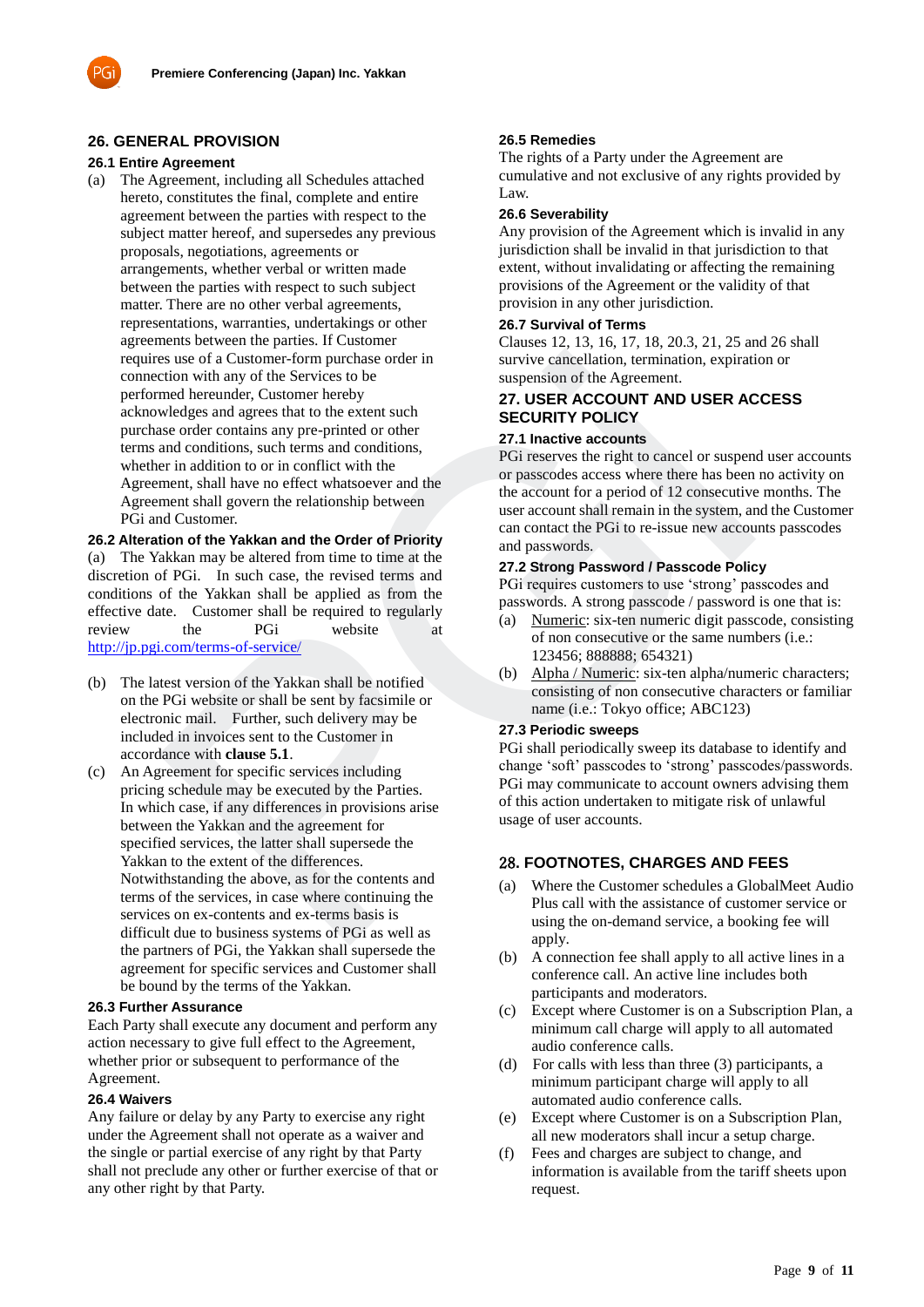

Supplementary Provision:

-This Yakkan comes into effect on 1stJanuary 2021.

-This Yakkan is non-committal translation of Japanese original version.

- Definitions of Technical Terms other than defined in Article 1 are shown below.

#### Definitions of Technical Terms

- 1. Conferencing: Conference by way of telephone and / or web with people attending from multi points at the same time.
- 2. Premiere conferencing services: Audio conferencing & web conferencing services provided by the Company.
- 3. Conferencing facilities: Conferencing facilities provided by the Company.
- 4. Conferencing lines: Electric communication lines, which are used for conferencing, provided by telecom carrier.
- 5. Contract: The contract to receive conferencing services from the Company.
- 6. User: The corporation or the foundation who contracts with the Company.
- 7. Moderator(s): The person(s) in charge of reservation, opening, progress and closing of the conferencing, appointed by the user.
- 8. Participant(s): The person(s) attending the conference in accordance with the instructions by the moderator(s).
- 9. Conference participants: All the participants including the moderator.
- 10. Client Support: The Company's organization in charge of providing various supports to the user.
- 11. Operator(s): The Company's employee(s) in charge of operating the conferencing systems.
- 12. Terminal equipment: Telephone set or other communication apparatus connected to telephone line for the participants to use conferencing services.
- 13. Sub conference: A separate, smaller conference or break-out group organized by the moderator(s) (or, during attended meetings, by the operator at the moderator's request) that takes place within a larger group meeting.
- 14. Client ID: The ID number for the user set and provided by the Company when the Company accepts an application from the client
- 15. Access number: A phone number which all participants dial to access a conference call and also termed "Dial-in Number". In addition to regular phone number as above, national toll free, international toll free or local toll numbers can be given to participants to enter a meeting, although different call rates apply.
- 16. Passcode: A code number for the conference participants provided

by the Company, which is addressed to the moderator(s).

- 17. URL: Web page address of the Company provided to the user.
- 18. Web password: A code number for the user to use home / web page provided by the Company.
- 19. Security code: A code number for security purpose voluntarily set by the moderator(s) meeting by meeting (for audio conferencing only).
- 20. Password: A code number for security purpose set without fail by the moderator(s) meeting by meeting (for web conferencing only).
- 21. PIN code: PIN number voluntarily set by the moderator(s) to identify each participant.
- 22. Meeting number: A code number automatically set by the Company to identify each meeting (forWebEx Meeting Center)
- 23. Dial-in price: The price including service fee only.
- 24. Toll free price: The price including service fee as well as phone call rate (fixed by the Company).
- 25. Dial out price: The price includes phone call rate (fixed by the Company).
- 26. White boarding: A feature used during Web collaboration sessions that provides blank canvas along with annotations and text tools. Often used for brainstorming sessions, the whiteboard can be accessed by participants when control is given over to them by the moderator. 1 Terms<br>
22. Meeting number actomatical<br>
22. Meeting way of telephone and / or web with<br>
23. Dial-Impring: The price including service for<br>
from multi points at the same time.<br>
25. Dial-Impring: The price including servic
	- 27.  $\sigma \& A$ : The session in a conference in which participants can interact and ask questions by signaling on their telephone keypads or via Web collaboration features.
	- 28. Polling / Questionnaire: Electric voting enabling to respond to questions using their keypads or via collaboration features. Surveys can also be conducted by allowing all the participants to vote.
	- 29. Host control: This function includes confirmation of participants list, management of Q & A session, confirmation of results of polling session and chat function